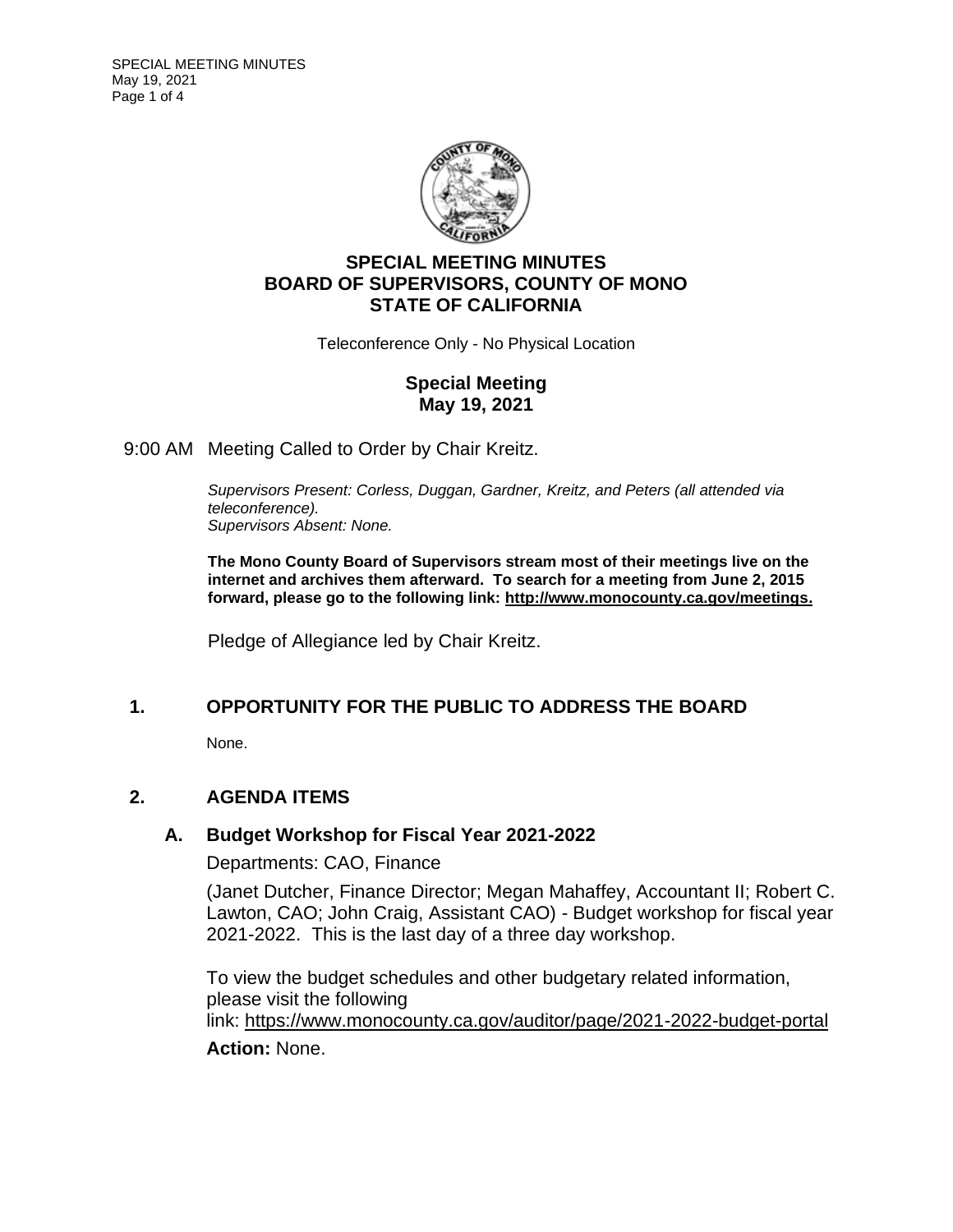### **Janet Dutcher, Finance Director:**

• Noted error on Page 125 – policy expenses doubled up. Budget is overstated on spending side by \$375,922. Falls in Services and Supplies budget – number should be \$1,928,191. That makes total expenses \$6,922,538. Bottom line is a negative \$5,449,863 – amount of discretionary revenue allocated to sheriff patrol.

### **Ingrid Braun, Mono County Sheriff:**

- Request to restore training and travel budget that had been pared down last year
- Vacancies
- Jail
- Court Security
- **Boating Safety**
- Search and Rescue
- Off-Highway Vehicle Fund
- Court Security 2011 Realignment
- Inmate Welfare Trust
- Medication Assisted Treatment (MAT)
- Addressed speeding concerns two speed trailers current inventory.

### **Karin Humiston, Chief Probation Officer:**

- Reviewed numbers not included:
	- o Prop 64 afterschool program grant \$64,000 per year in salary savings for three years
	- o SB823 \$250,000 DJJ realignment
	- $\circ$  \$50,000 in radios
	- o Case management system which will be about \$50,000-70,000

### **Tim Kendall, District Attorney:**

- Additional resources victim outreach, support
- District Attorney
- Victim Witness
- Public Administrator
- DA Grant Programs (CalMMet)
- DA Diversion Program

*Break: 10:40 AM Reconvened: 11:00 AM*

### **Chris Mokracek, EMS Chief:**

- Paramedics
- COVID-19 impacts
- Request to promote Fiscal and Technical Specialist to Fiscal and Administrative **Officer**
- Subscription program

### **Tony Dublino, Director of Public Works:**

- Public Works / Engineering
- Facilities
- Airport Enterprise
- Cemeteries
- Solid Waste
- **Campgrounds**
- State & Federal Construction Funds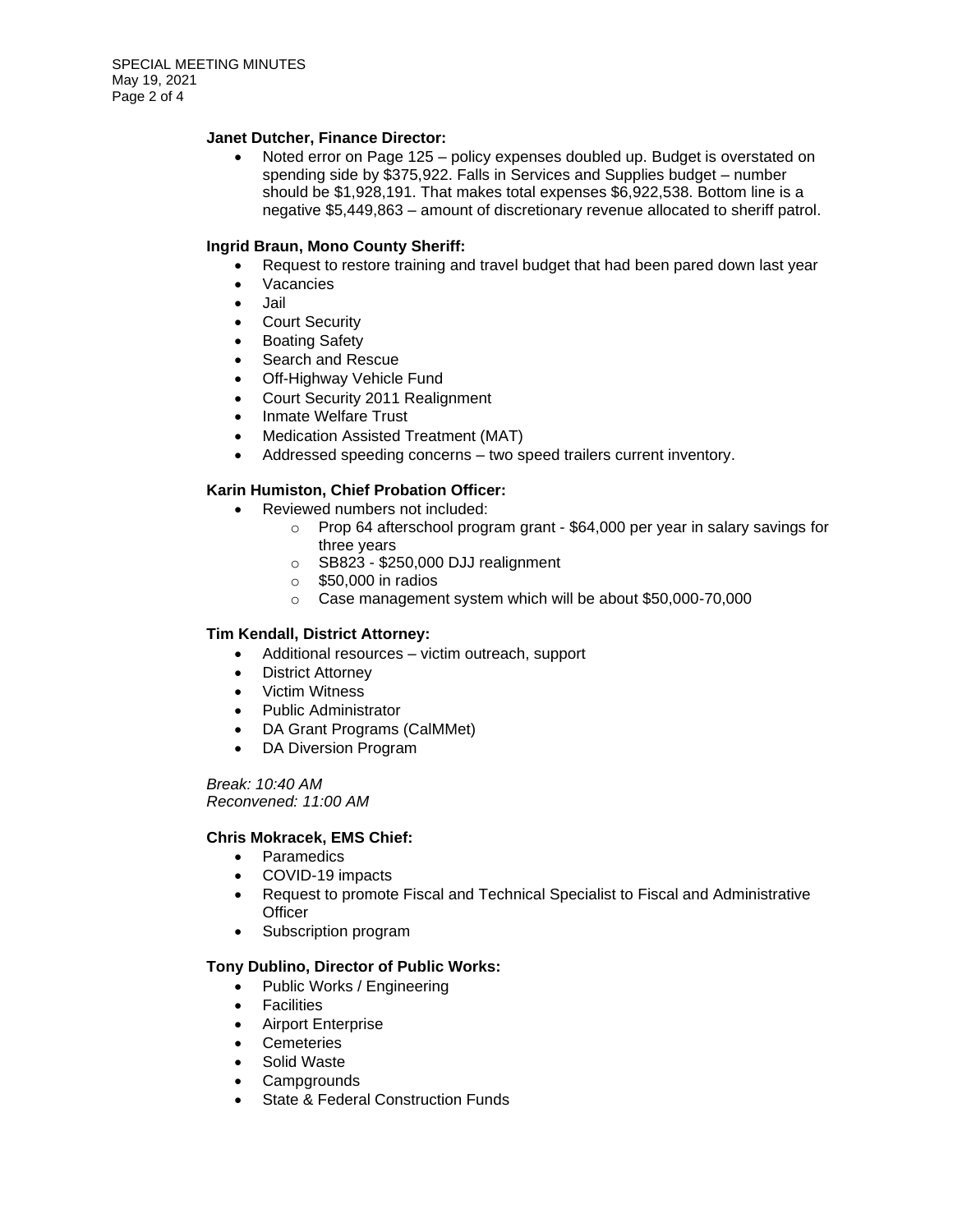SPECIAL MEETING MINUTES May 19, 2021 Page 3 of 4

- Conway Ranch
- Geothermal Royalties (Recreation)
- Motor Pool
- Road Fund
- Zones of Benefit
- SW Accelerated Landfill Closure Fund
- SW SRF

*Break: 1:09 PM Reconvened: 1:23 PM*

### **Bryan Wheeler, Public Health Director:**

- Public Health
- Public Health Education (Tobacco)
- Bio-terrorism
- Environmental Health
- Prop 99 & 56

#### **Alicia Vennos, Economic Development Director:**

- Economic Development
- Tourism
- Community Support Grants
- Fish Enhancement
- Fish & Game Propagation

#### **Jeff Simpson, Economic Development Manager:**

• Fish Fine Fund and Fish Enhancement

### **Stacey Simon, County Counsel:**

- Budget changes from last year: slight increase for special department expense, potential for paid intern, increase in anticipated revenues
- County Counsel
- Law Library

#### **Jay Sloane, Risk Manager:**

- Risk Management
- Insurance

#### **Bob Lawton, CAO:**

- Administration
- Workforce Development
- Affordable Housing
- Public Defender
- Grand Jury
- Veterans Services
- Farm Advisor
- Ag Commissioner

#### **Janet Dutcher, Finance Director:**

• Budget team will review all information and feedback from Budget Workshop, look at available resources. At June 1 Board meeting, Budget Team will present recommendations and amount of resources available.